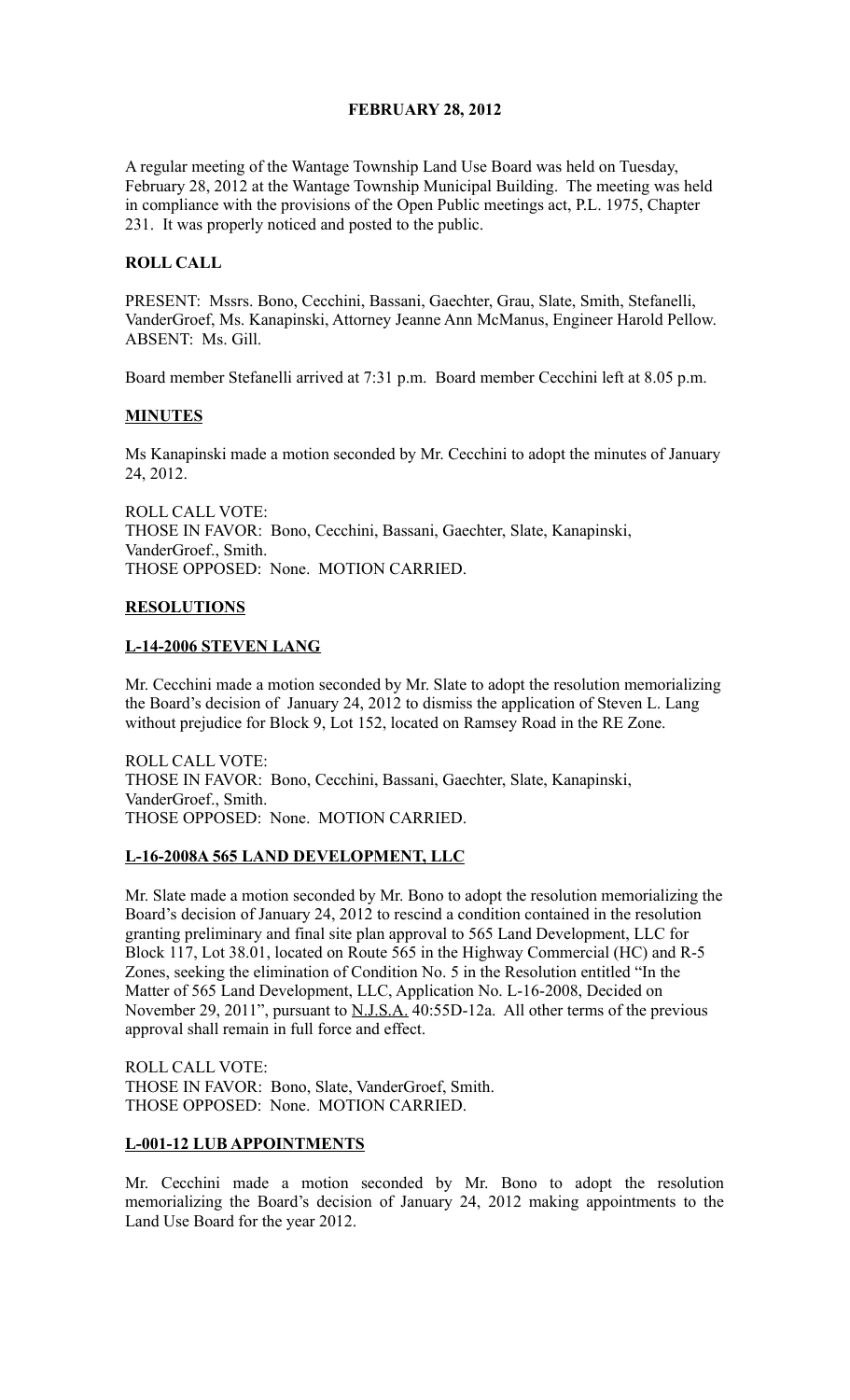ROLL CALL VOTE: THOSE IN FAVOR: Bono, Cecchini, Bassani, Gaechter, Slate, Kanapinski, VanderGroef., Smith. THOSE OPPOSED: None. MOTION CARRIED.

### **ATTORNEY CONTRACT RESOLUTION**

Mr. Cecchini made a motion seconded by Ms. Kanapinski to adopt the resolution memorializing the Board's decision of January 24, 2012 to accept the contract for the Attorney to the Land Use Board for the year 2012.

ROLL CALL VOTE: THOSE IN FAVOR: Bono, Cecchini, Bassani, Gaechter, Slate, Kanapinski, VanderGroef., Smith. THOSE OPPOSED: None. MOTION CARRIED.

## **APPLICATIONS**

### **L-11-06 CHRISTIAN LEONE PROPERTIES I, LLC**

The applicant is proposing to create a 5-acre lot to be known as Lot 4.01, leaving a remainder of 116.02 acres. The property is known as Block 26, Lot 4 and is located on Old Route 84 in the RE-5 zone.

Mr. Gaus appeared before the Board on behalf of the applicant. The applicant requested to carry this application to the March 27, 2012 meeting.

Mr. Cecchini made a motion seconded by Mr. Smith to carry this application to the March 27, 2012 meeting.

ROLL CALL VOTE: THOSE IN FAVOR: Bono, Cecchini, Bassani, Gaechter, Grau, Slate, Stefanelli, Kanapinski, Smith. THOSE OPPOSED: None. MOTION CARRIED.

# **L-12-03 CHRISTIAN LEONE PROPERTIES II, LLC**

The applicant is proposing to create an 8.195-acre lot, leaving a remainder containing 46.775 acres. The property is known as Block 26, Lot 5.01 and is located on Old Route 84 in the RE-5 zone.

Mr. Gaus appeared before the Board on behalf of the applicant. The applicant requested to carry this application to the March 27, 2012 meeting.

Mr. Grau made a motion seconded by Mr. Slate to carry this application to the March 27, 2012 meeting.

ROLL CALL VOTE: THOSE IN FAVOR: Bono, Cecchini, Bassani, Gaechter, Grau, Slate, Stefanelli, Kanapinski, Smith. THOSE OPPOSED: None. MOTION CARRIED.

# **L-12-01 MATTHEW WOLFF**

The applicant is proposing to construct an outdoor wood furnace on his property. The property is known as Block 21, Lot 12.02 and is located on Lower Unionville Road in the R-5 zone.

Mr. Matthew Wolff appeared before the Board.

Mr. Wolff stated that the main reason why he wanted the woodstove was to save money on heating oil. He added that he purchased the unit last summer, before the ordinance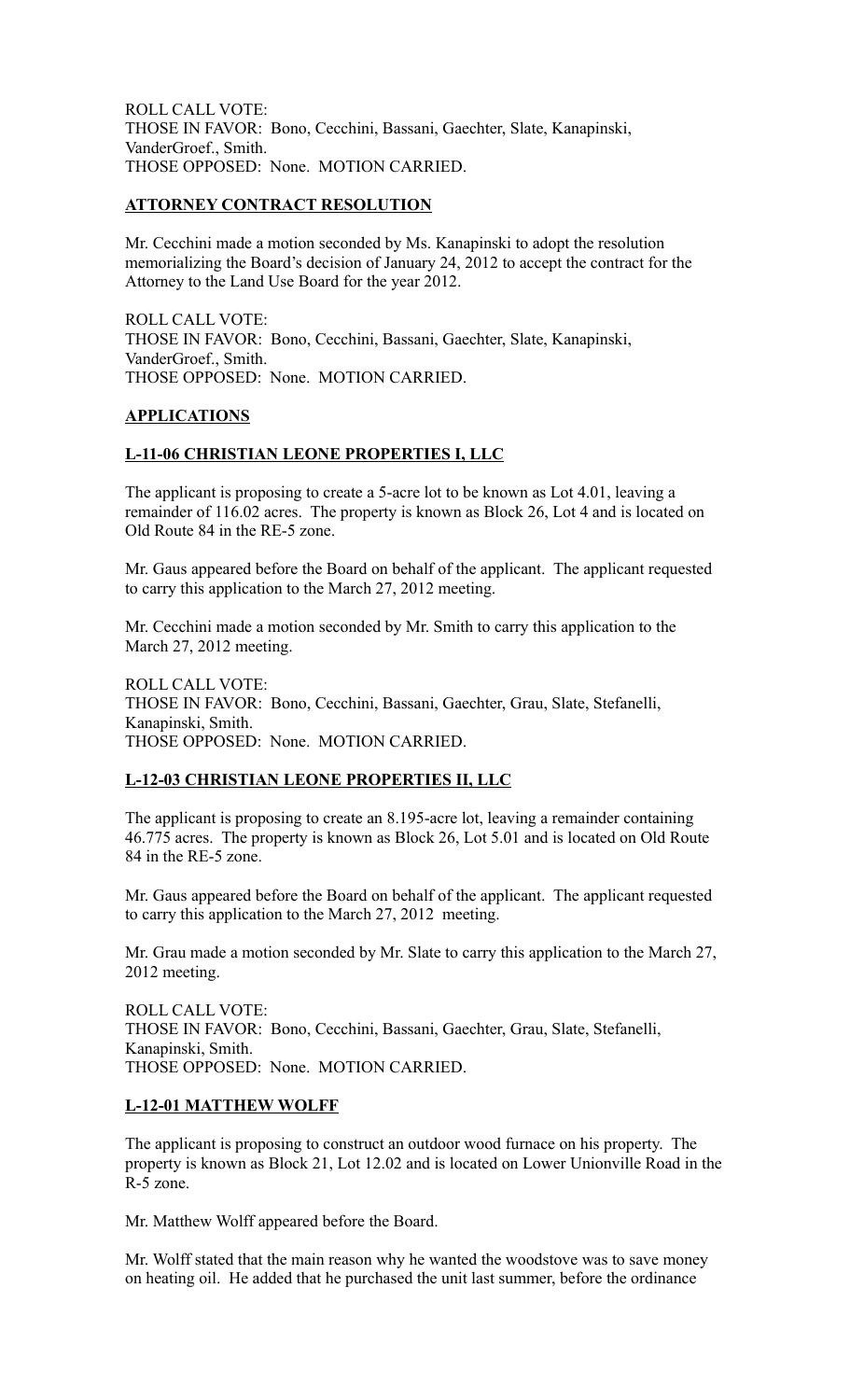was put in place. He stated that there was a moratorium on the woodstoves and that he thought he would just get a permit and he would be able to install it.

Mr. Smith asked if the unit could be shifted to the back of the property. Mr. Wolff stated that it would put it right in his barnyard where he has cows and pigs and that the price of pipe was too expensive. Mr. Wolff added that even if he moved it back he would still not be 300 ft. away from the property line. He stated that his neighbors to both sides of his property did not have any problems with his woodstove and that one of those neighbors plus another neighbors had come to the meeting in support of his application.

Mr. Smith wanted it on the record of how for a number of years the Board had several residents complaining of people burning tires, garbage and other non-approved materials and that the Board had spent several hours with county officials working on the ordinance. Mr. Smith did make an observation that the applicant had purchased the unit before the ordinance was instituted and that it made his request a situation of a hardship.

Attorney McManus stated that the only jurisdiction the Board had in this case was to approve the location of the stove and that he would be taking the risk of being fined by the county or sued by other Township departments should a situation of nuisance arise or if he abused the use of the stove.

The meeting was opened to the public. Mike Sorensen of 115 Lower Unionville Road stated that Mr. Wolff was a great neighbor who always did everything properly and that he supported Mr. Wolff with his woodstove. Mr. Kevin Williams, another neighbor, spoke in support of Mr. Wolff. He did not foresee any issues with the woodstove.

Mr. Stefanelli made a motion seconded by Mr. VanderGroef to approve this application.

ROLL CALL VOTE: THOSE IN FAVOR: Bono, Gaechter, Grau, Slate, Stefanelli, Kanapinski, VanderGroef, Smith. THOSE OPPOSED: Bassani. None. MOTION CARRIED.

### **L-12-02 THOMAS AND THERESA PASTORE**

The applicant has requested a site plan waiver for the existing used car dealership located on their property. This application is for determining how many used cars can be on the lot, where they will be located, and what site improvements may need to be undertaken. The property is known as Block 7, Lot 17.02 and is located on Route 23 in the HC zone.

Attorney Tom Collins, Engineer Mark Gimigliano, Mr. Thomas Pastore, and Mrs. Theresa Pastore appeared before the Board.

Mr. Gimigliano introduced Exhibit A1 "color rendering of the waiver of site plan". The plan showed the layout of the existing car dealership. The drawing showed the display area. The proposal is to resurface an area with gravel and to create a more efficient layout for the display of vehicles. A paved area is proposed for parking spaces and an area will be provided to display 33 vehicles and three (3) parking spaces in the front including one (1) handicapped space. The display parking spaces will be 8 ft. x 18 ft. and the parking spaces will be 9 ft. x 18 ft. Waivers will be required for the parking space size.

Mr. Pellow's report was reviewed. The following items were discussed: The front drive and parking to be paved up to the building and extending to the sides of the display area. The parking to be 6" of dense graded aggregate base and 2" of hot mix asphalt, the side and rear display areas to be constructed of dense graded aggregate base, 6" thick. The two front customer parking spaces and handicap space to be striped, signage, the well head to be protected when paving the driveway, an as-built plan to be submitted when improvements have been completed. Mr. Collins stated that the applicant agreed to comply with all the observations on Mr. Pellow's report. Mr. Gimigliano stated that for Item #6, the applicant preferred to pave just the parking spaces and not the drive. He added that for the additional waivers on paving, curbing, lighting, landscaping and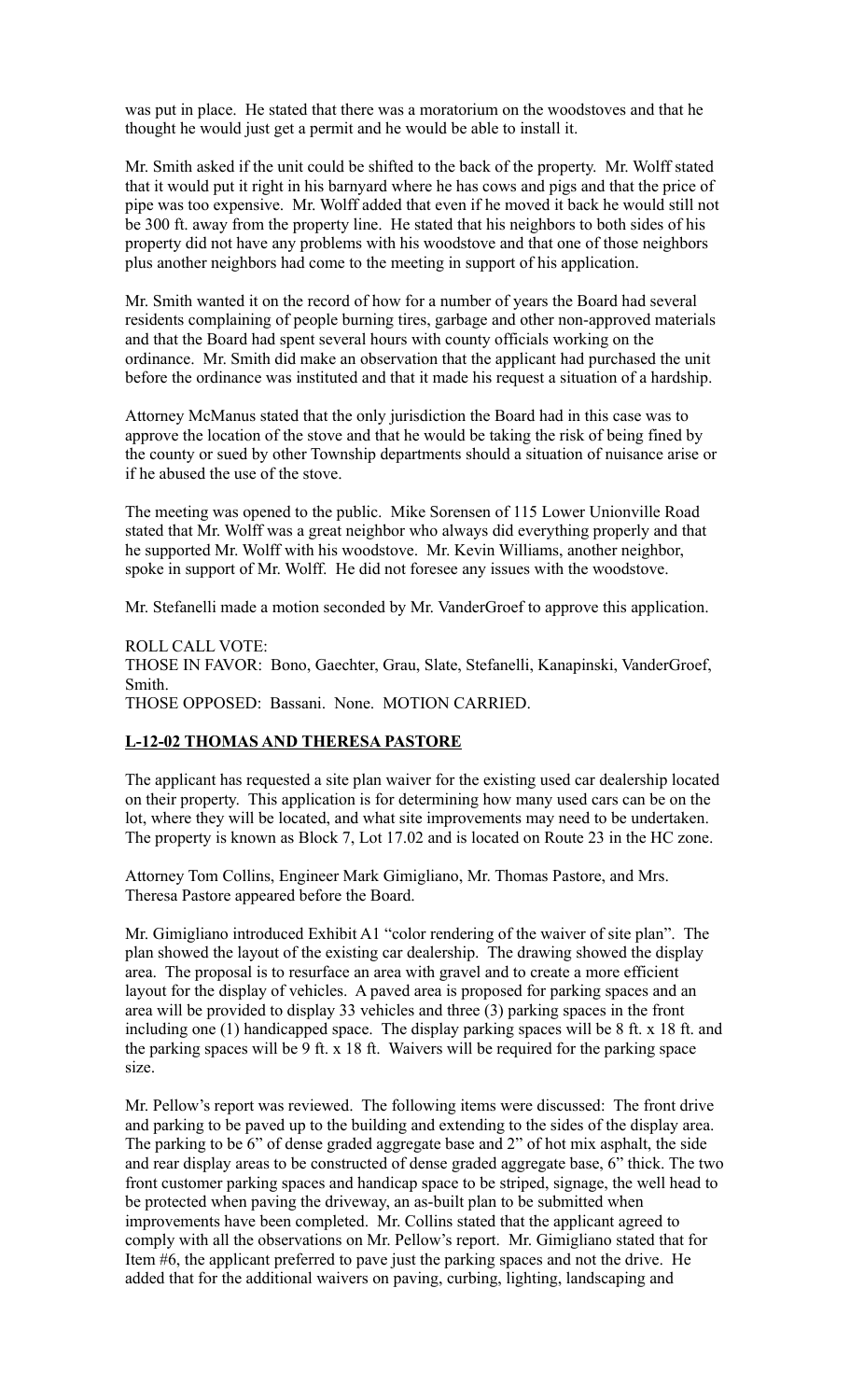drainage, there was no curbing at present and the applicant preferred to keep it that way. He stated that the only curbing was at the entrance which would remain. He added that no additional lighting or landscaping was proposed for the areas that are not utilized and that the vehicle storage and parking would remain in its current condition and would be resurfaced with grass. The drainage would remain as it is today. He stated that for Item #10, the applicant agreed to place one-way signs to show the traffic circulation around the building in a counterclock direction to match the traffic flow direction as shown on the plans and that the site identification signs being the free-standing sign and the building mounted sign would remain.

There was no one from the public wishing to come forward on this application. Mr. Smith stated that the Board required all homeowners to pave the drive from the road to the garage and he did not think this was any different, that he did not intend for the applicant to pave the whole site but he believed the entrance to the site should be paved due to stones and gravel coming on to the roadway. Mr. Smith discussed controlling the parking of vehicles to prevent it from migrating to the adjoining lots. It was decided that the applicant would plant burning bushes on both sides where the cars are parked. Concerning the signs, Mr. Smith stated that he did not know if it was better to put the signs on a cement post as they might become an issue when plowing. It was discussed a better option would be a movable sign. Mr. Collins stated that the applicant would be prepared to pave the front area of the drive from Route 23 to the building. Mr. Bassani asked about the cars parked in the front along Route 23. It was discussed that those cars would be pushed back.

Mr. Bono made a motion seconded by Mr. Bassani to approve this application subject to Mr. Pellow's report and the Board comments.

ROLL CALL VOTE: THOSE IN FAVOR: Bono, Cecchini, Bassani, Gaechter, Grau, Slate, Stefanelli, Kanapinski, Smith. THOSE OPPOSED: None. MOTION CARRIED.

### **L-12-05 LIEN TIMES, LLC**

The applicant is requesting a "C" variance for a storage building that was constructed too close to the property line. The property is known as Block 159, Lot 1.06 and is located on Card Road in the R-5 zone.

Attorney Tom Collins, Surveyor Arthur J. Schappell, Jr., and the applicant, Mr. Tom Scala, appeared before the Board.

Mr. Collins stated that the applicant had acquired a house with a pole barn on it, in foreclosure. The pole barn needs a variance for rear yard setback where 10 ft. is required and 8.57 ft. In requesting the variance, it was stated that the property was suitable for having a pole barn. After Mr. Scala acquired the property, it became known to him that the pole barn was in violation. In checking with the files of the Township he learned that a zoning and building permits had been issued; the building permit however, had not been closed. Copies of said permits were submitted with the Land Use application for the Board's review. An additional copy was submitted at the hearing and entered as Exhibit A1. Mr. Scala indicated that the house had been in foreclosure for 5 years, he had purchased it and cleaned it up, putting a lot of work into it and that it was now up for sale. He indicated that he would like to obtain the variance for this pole barn. Mr. Schappell stated that the rear setbacks of the pole barn were 8.57 ft. on the right side and 9.32 ft. on the left side. The side yard is at 10.75 ft.

Mr. Smith inquired about the size of the building 24 ft. x 48 ft. as described in Mr. Pellow's report. He wondered if that included the concrete slab on the sides of the building. Mr. Schappell confirmed that the 24 ft. x 48 ft. measurement was only for the pole barn itself. Mr. Schappell stated that there would not be any substantial detriment to the public good if the variance was granted. He added that there would not be any substantial impairment to the planning and zoning ordinances if the variance was granted. He indicated that he was satisfied that the granting of the variance would benefit the